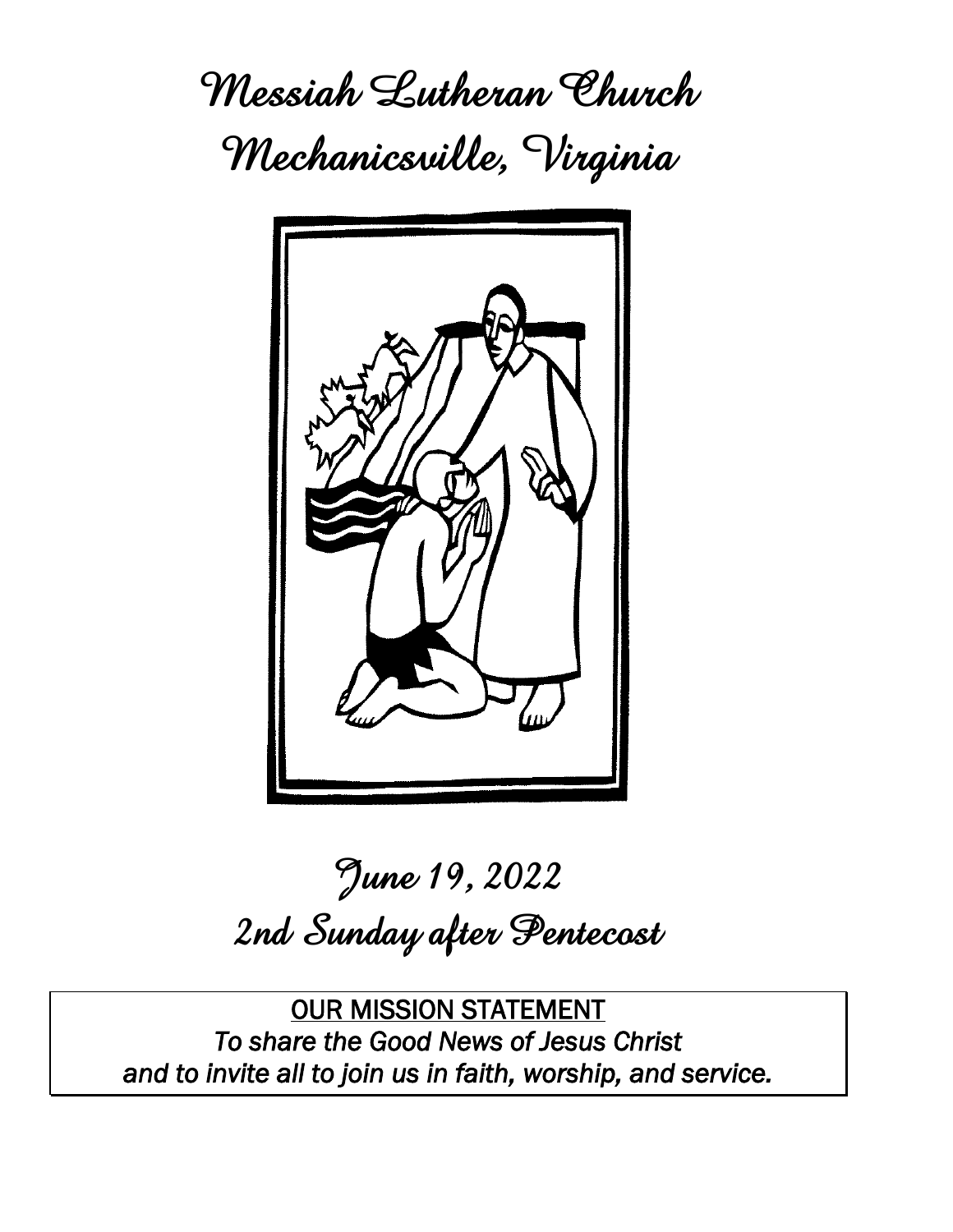The service will be livestreamed at 10:45 am on Messiah's FB page, and that video will be available later on the church website and YouTube. Facebook link:<https://www.facebook.com/MessiahMech/>

### **MESSIAH LUTHERAN CHURCH**

8154 Atlee Road, Mechanicsville, VA 23111 Pastor: The Rev. Ryan Radtke

Church: (804) 746-7134; Email: MessiahMech@gmail.com; Website: [MessiahMech.c](http://www.mlcas.org/)om

### 2nd Sunday after Pentecost June 19, 2022

#### **WELCOME AND ANNOUNCEMENTS**

*Welcome visitors! May the Spirit of Christ fill your heart as we worship today. You are invited to make Messiah your church home.*

#### **\*CONFESSION AND FORGIVENESS**

P: Blessed be the holy Trinity,  $\pm$  one God, whose steadfast love endures forever.

#### **C:** *Amen*

P: Let us confess our sin in the presence of God and of one another.

- P: Merciful God,
- **C:** *we confess that we have not followed your path but have chosen our own way. Instead of putting others before ourselves, we long to take the best seats at the table. When met by those in need, we have too often passed by on the other side. Set us again on the path of life. Save us from ourselves and free us to love our neighbors. Amen***.**
- P: Hear the good news! God does not deal with us according to our sins but delights in granting pardon and mercy. In the name of  $\pm$  Jesus Christ, your sins are forgiven. You are free to love as God loves.
- **C: Amen.**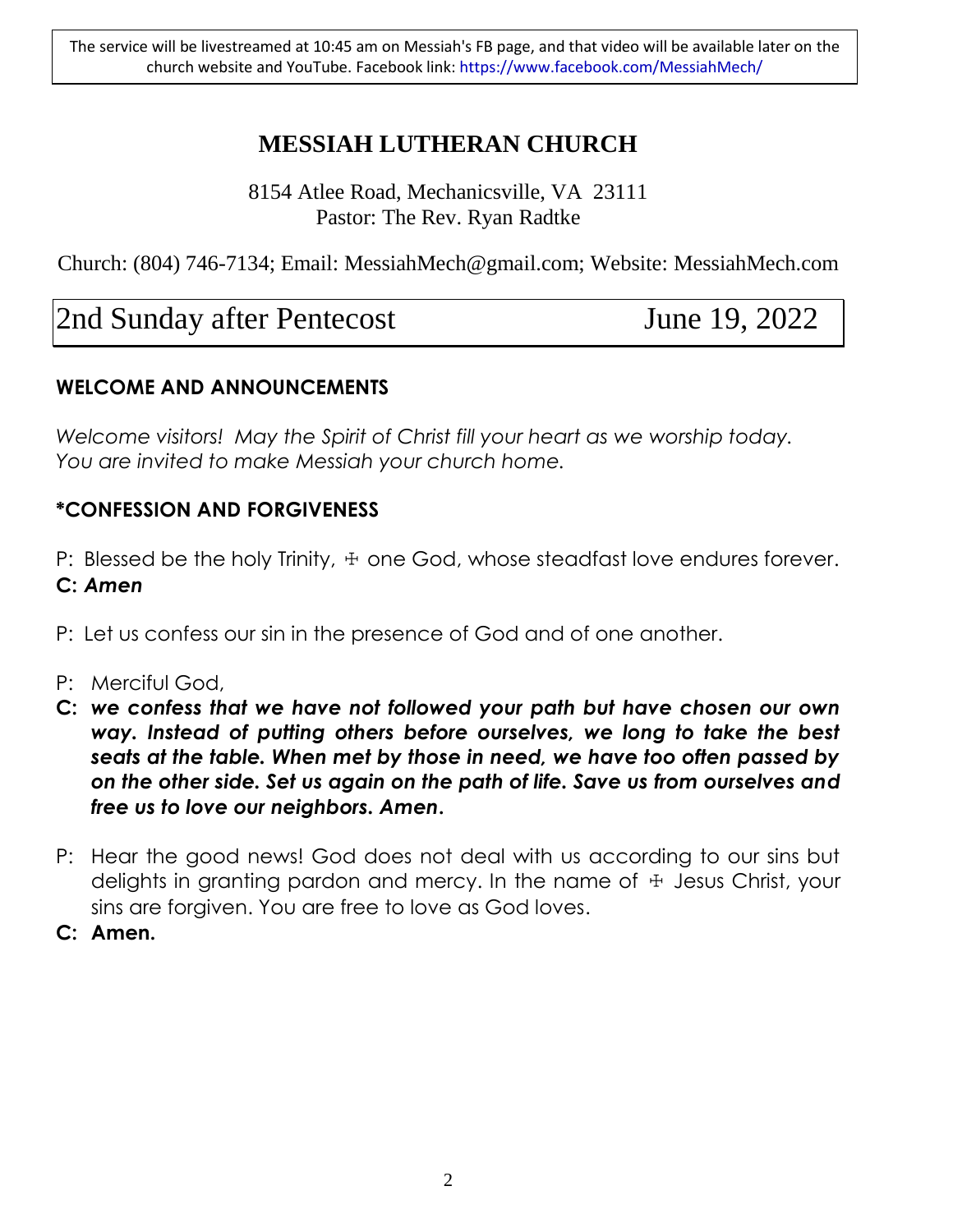Praise the One Who Breaks the Darkness



Text: Rusty Edwards, b. 1955<br>Music: NETTLETON, J. Wyeth, Repository of Sacred Music, Part II, 1813<br>Text © 1987 Hope Publishing Company, Carol Stream. IL 60188. All rights reserved. Used by permission.

Duplication in any form prohibited without permission or valid license from copyright administrator.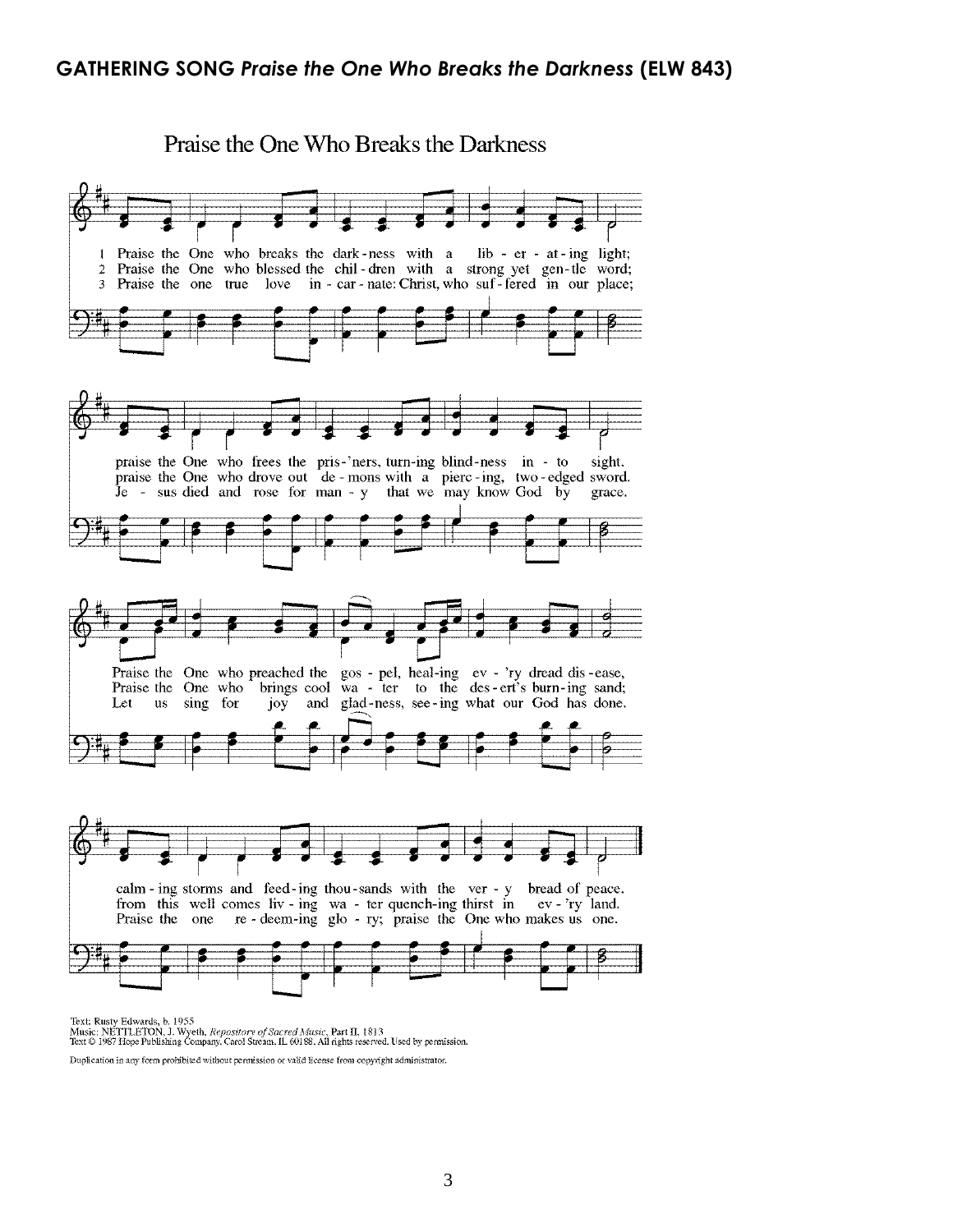#### **THE GREETING**

- P: The grace of our Lord Jesus Christ, the love of God, and the communion of the Holy Spirit be with you all.
- **C:** *And also with you.*

#### **PRAYER OF THE DAY**

- P: Let us pray:
- **C:** *O Lord God, we bring before you the cries of a sorrowing world. In your mercy set us free from the chains that bind us, and defend us from everything that is evil, through Jesus Christ, our Savior and Lord. Amen.*

#### **FIRST LESSON Isaiah 65:1-9 Lector**

A reading from Isaiah.

*The prophet announces God's impatience. The people's self-absorption is idolatry, and images of practices that displease God fill this reading. Like a vintner who crushes the grape to release the wine, God will use Israel's exile to establish a new community of the faithful.*

<sup>1</sup>I was ready to be sought out by those who did not ask, to be found by those who did not seek me. I said, "Here I am, here I am," to a nation that did not call on my name. <sup>2</sup>I held out my hands all day long to a rebellious people, who walk in a way that is not good, following their own devices; <sup>3</sup>a people who provoke me to my face continually, sacrificing in gardens and offering incense on bricks; <sup>4</sup>who sit inside tombs, and spend the night in secret places; who eat swine's flesh, with broth of abominable things in their vessels; <sup>5</sup>who say, "Keep to yourself, do not come near me, for I am too holy for you." These are a smoke in my nostrils, a fire that burns all day long. <sup>6</sup>See, it is written before me: I will not keep silent, but I will repay; I will indeed repay into their laps <sup>7</sup>their iniquities and their ancestors' iniquities together,

says the LORD;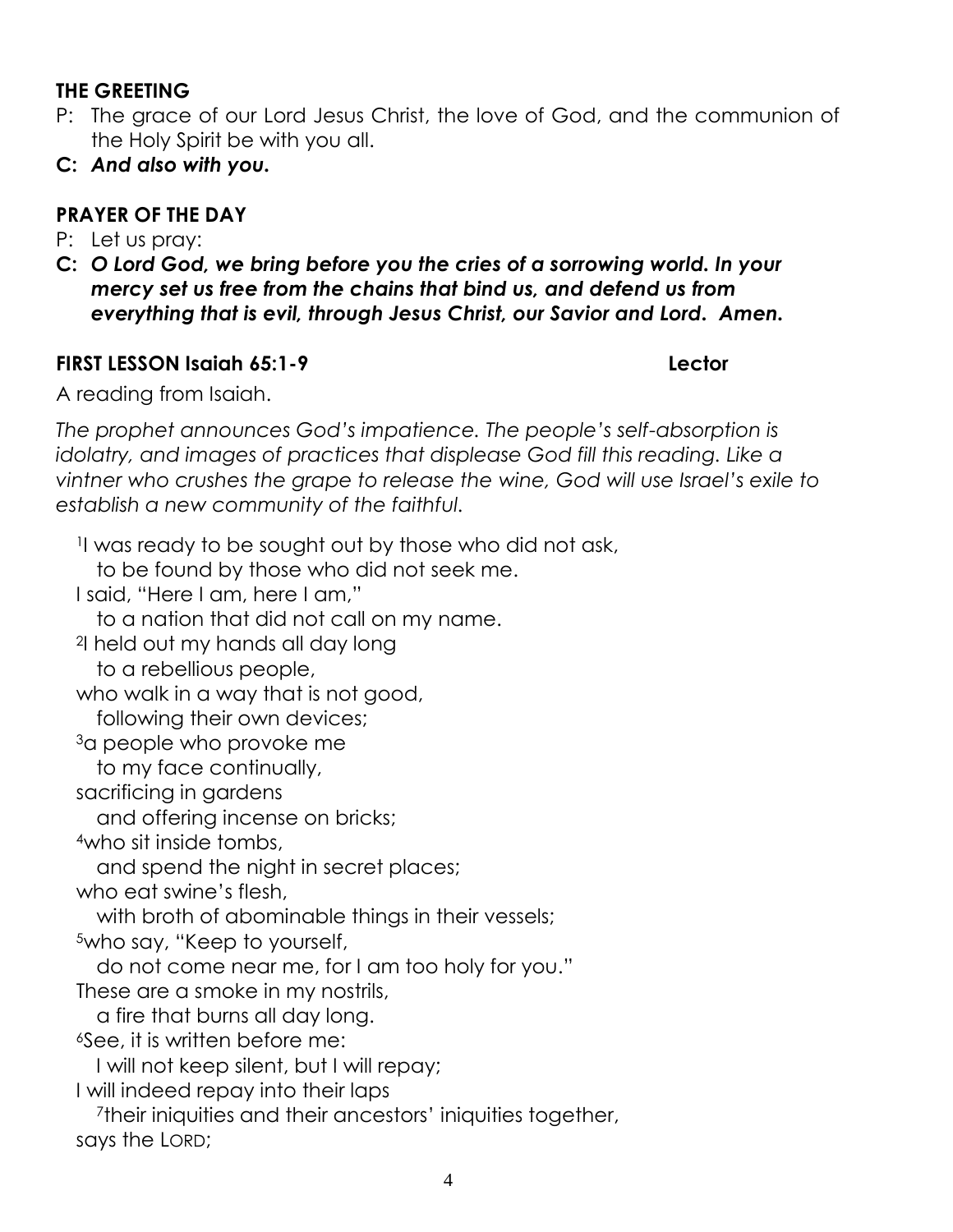because they offered incense on the mountains and reviled me on the hills, I will measure into their laps full payment for their actions. <sup>8</sup>Thus says the LORD: As the wine is found in the cluster, and they say, "Do not destroy it, for there is a blessing in it," so I will do for my servants' sake, and not destroy them all. <sup>9</sup>I will bring forth descendants from Jacob, and from Judah inheritors of my mountains; my chosen shall inherit it, and my servants shall settle there

- L: The word of the Lord.
- **C:** *Thanks be to God.*

#### **SECOND LESSON: Galatians 3:23-29 Lector**

A reading from Galatians.

*For Paul, baptism is a powerful bond that unites people not only with God but with other believers. Those who call themselves children of God experience a transformation that removes prejudices of race, social class, or gender in favor of true unity in Christ.*

<sup>23</sup>Now before faith came, we were imprisoned and guarded under the law until faith would be revealed. 24Therefore the law was our disciplinarian until Christ came, so that we might be justified by faith. 25But now that faith has come, we are no longer subject to a disciplinarian, 26for in Christ Jesus you are all children of God through faith. 27As many of you as were baptized into Christ have clothed yourselves with Christ. 28There is no longer Jew or Greek, there is no longer slave or free, there is no longer male and female; for all of you are one in Christ Jesus. 29And if you belong to Christ, then you are Abraham's offspring, heirs according to the promise.

- L: The word of the Lord.
- **C:** *Thanks be to God.*

#### **GOSPEL: Luke 8:26-39**

- P: The Holy Gospel according to Luke.
- **C:** *Glory to you, O Lord.*

*Jesus' mission includes foreigners and his authority extends to the casting out of demons. Some who witness Jesus' work are seized with confusion and fear, but*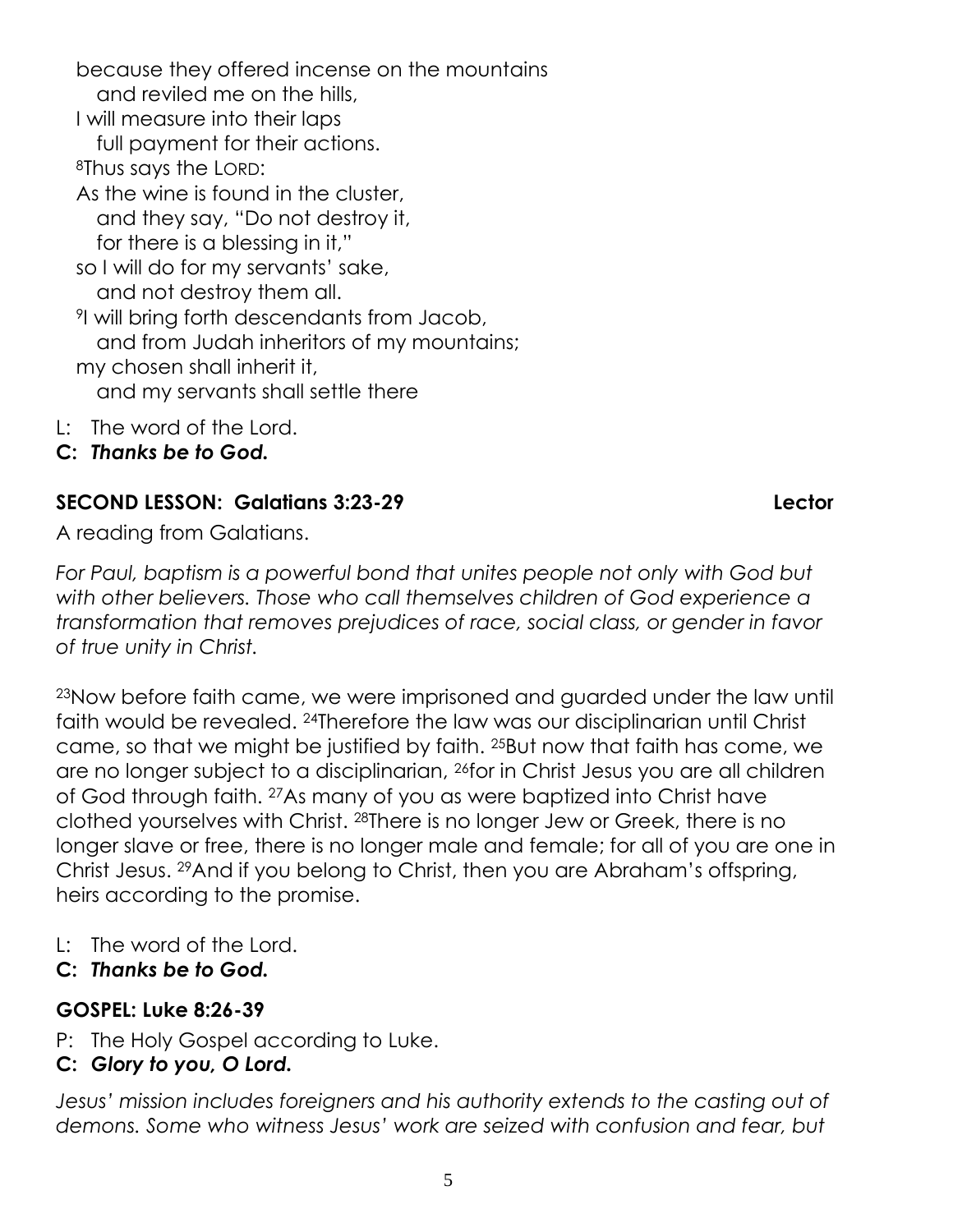#### *the man who was healed is commissioned to give testimony to God's mercy and power.*

<sup>26</sup>Then [Jesus and his disciples] arrived at the country of the Gerasenes, which is opposite Galilee. 27As he stepped out on land, a man of the city who had demons met him. For a long time he had worn no clothes, and he did not live in a house but in the tombs. 28When he saw Jesus, he fell down before him and shouted at the top of his voice, "What have you to do with me, Jesus, Son of the Most High God? I beg you, do not torment me"—29for Jesus had commanded the unclean spirit to come out of the man. (For many times it had seized him; he was kept under guard and bound with chains and shackles, but he would break the bonds and be driven by the demon into the wilds.) 30 Jesus then asked him, "What is your name?" He said, "Legion"; for many demons had entered him. 31They begged him not to order them to go back into the abyss.

<sup>32</sup>Now there on the hillside a large herd of swine was feeding; and the demons begged Jesus to let them enter these. So he gave them permission. 33Then the demons came out of the man and entered the swine, and the herd rushed down the steep bank into the lake and was drowned.

<sup>34</sup>When the swineherds saw what had happened, they ran off and told it in the city and in the country. 35Then people came out to see what had happened, and when they came to Jesus, they found the man from whom the demons had gone sitting at the feet of Jesus, clothed and in his right mind. And they were afraid. 36Those who had seen it told them how the one who had been possessed by demons had been healed. 37Then all the people of the surrounding country of the Gerasenes asked Jesus to leave them; for they were seized with great fear. So he got into the boat and returned. 38The man from whom the demons had gone begged that he might be with him; but Jesus sent him away, saying, <sup>39</sup> "Return to your home, and declare how much God has done for you." So he went away, proclaiming throughout the city how much Jesus had done for him.

P: The Gospel of the Lord.

**C:** *Praise to you, O Christ.*

**SERMON Pastor John Wertz**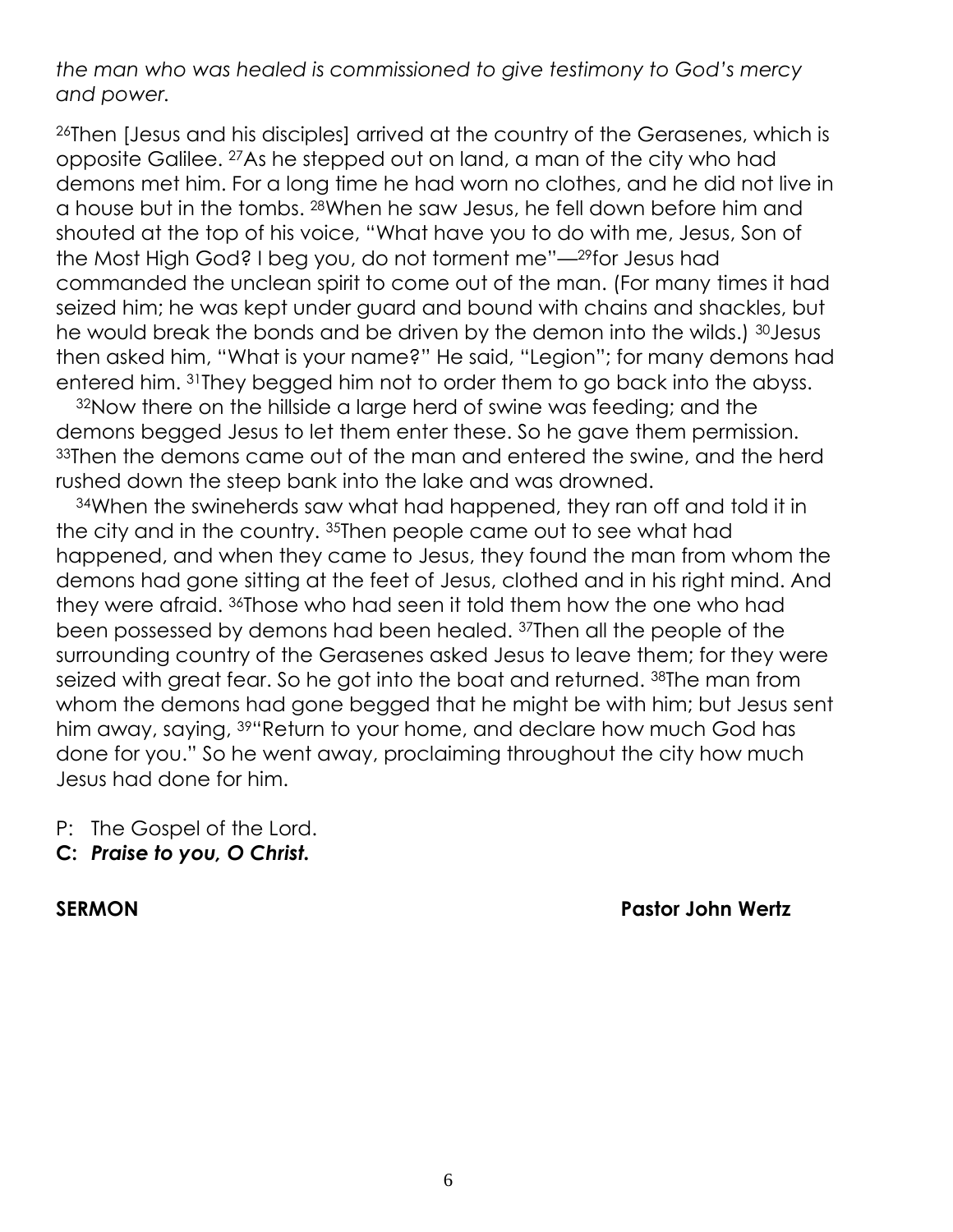#### **HYMN OF THE DAY** *Cast Out, O Christ* **(ACS 1016)**

Cast Out, O Christ



Text: Mary Louise Bringle, b. 1953 Music: CONSOLATION, A. Davisson, Kentucky Harmony, 1816; arr. Theodore A. Beck, 1929-2003 Text © 2006 GIA Publications, Inc., giamusic.com. All rights reserved. Arr. © 1969 Concordia Publishing House, cph.org. All rights reserved.

Duplication in any form prohibited without securing permission from copyright administrator or reporting usage under valid license.

#### **CREED**

**I believe in God, the Father almighty, creator of heaven and earth. I believe in Jesus Christ, God's only Son, our Lord, who was conceived by the Holy Spirit, born of the virgin Mary, suffered under Pontius Pilate, was crucified, died, and was buried; he descended to the dead.\***

**On the third day he rose again;**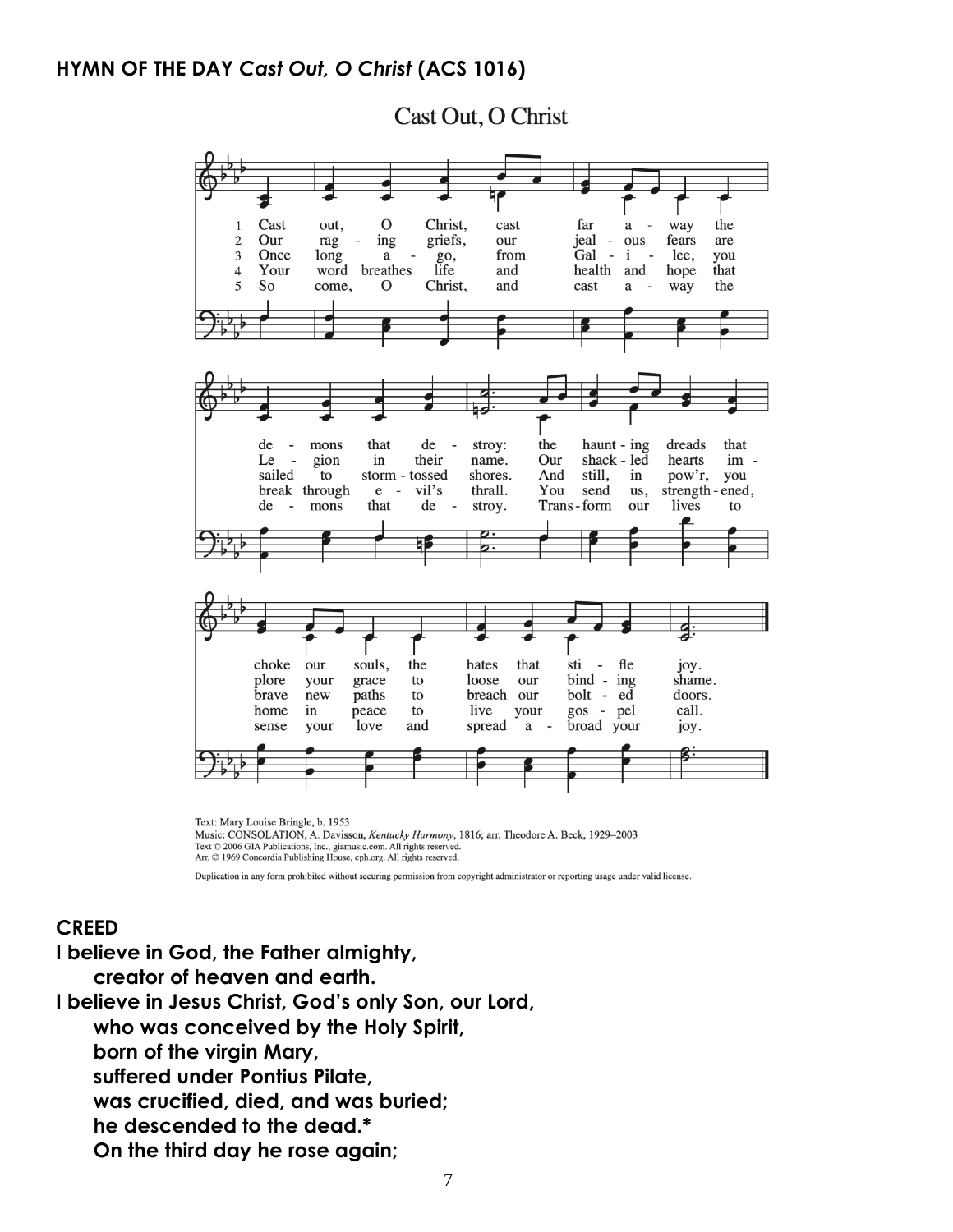**he ascended into heaven, he is seated at the right hand of the Father, and he will come to judge the living and the dead. I believe in the Holy Spirit, the holy catholic church, the communion of saints, the forgiveness of sins, the resurrection of the body, and the life everlasting. Amen.**

#### **PRAYERS**

- A: United in Christ and guided by the Spirit, we pray for the church, the creation, and all in need. *[Brief silence]*
- A: Holy God, you hear the cries of those who seek you. Equip your church with evangelists who reveal the continuous call of your outstretched hands and your promises of a home in you. God of grace,
- **C:** *hear our prayer.*
- A: You hear the cries of the earth. Restore places where land, air, and waterways have been harmed. Guide us to develop and implement sources of energy and food production that do not destroy the earth. God of grace,

#### **C:** *hear our prayer.*

A: You hear the cries of those who are marginalized or cast out. On this Juneteenth observance, guide us continually toward the end of oppression in all its forms, especially white supremacy. Bring true freedom and human flourishing to all your beloved children. God of grace,

#### **C:** *hear our prayer.*

A: You hear the cries of those who suffer. Come to the aid of all who are homeless, naked, hungry, and sick (*especially*). Bring peace to any experiencing mental illness, that they can clearly recognize your loving presence. God of grace,

#### **C:** *hear our prayer.*

A: You hear the cries of those who celebrate and those who grieve on this Father's Day. Nurture mutual love and tender care in all relationships. Comfort those for whom this day brings sadness or longing. God of grace,

#### **C:** *hear our prayer.*

A: We give thanks for the faithful departed whose lives proclaimed all you had done for them (*especially*). At the last, unite us with them as we make our home in you. God of grace,

#### **C:** *hear our prayer.*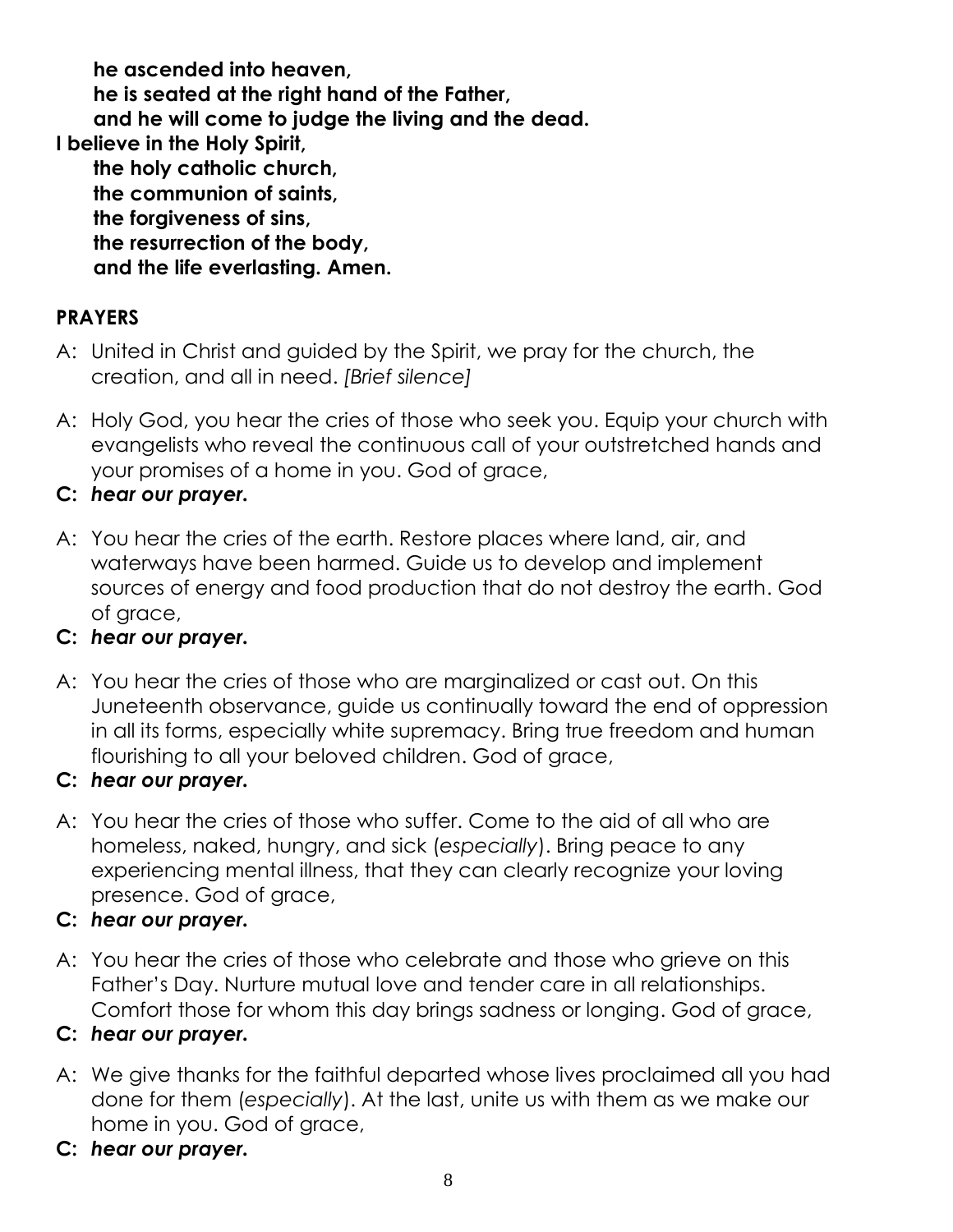A: Heavenly Father, You have generously blessed us with families. Thank you for your guidance and protection. As you love and care for us, may we also always love and care for our families and keep them in our prayers. We pray this week for the Gustafson, Habron and Harris families as well as our Messiah family. May You keep us all from danger and sickness and guard our hearts so that we are reminded of Your Grace. God of grace,

#### **C:** *hear our prayer.*

*Here other intercessions may be offered.*

- A: God of every time and place, in Jesus' name and filled with your Holy Spirit, we entrust these spoken prayers and those in our hearts into your holy keeping.
- **C:** *Amen***.**

#### **PEACE-IN-PLACE**

- P: The peace of Christ be with you always.
- **C***: And also with you.*

*\*\*Please share signs of peace with those in your immediate vicinity only. If any are not comfortable making physical contact during the peace, please share peace in other ways.*

#### **THE GIVING OF TITHES AND OFFERINGS**

#### **OFFERTORY PRAYER**

- A: Let us pray.
- **C:** *God of abundance: you have set before us a plentiful harvest. As we feast on your goodness, strengthen us to labor in your field, and equip us to bear fruit for the good of all, in the name of Jesus. Amen*

#### **GREAT THANKSGIVING**

- P: The Lord be with you.
- **C:** *And also with you.*
- P: Lift up your hearts.
- **C:** *We lift them to the Lord.*
- P: Let us give thanks to the Lord our God.
- **C:** *It is right to give God thanks and praise.*

#### **PREFACE**

P: It is indeed right, our duty and our joy, that we should at all times and in all places give thanks and praise to you, almighty and merciful God, through our Savior Jesus Christ; who on this day overcame death and the grave, and by his glorious resurrection opened to us the way of everlasting life. And so, with all the choirs of angels, with the church on earth and the hosts of heaven, we praise your name and join their unending hymn: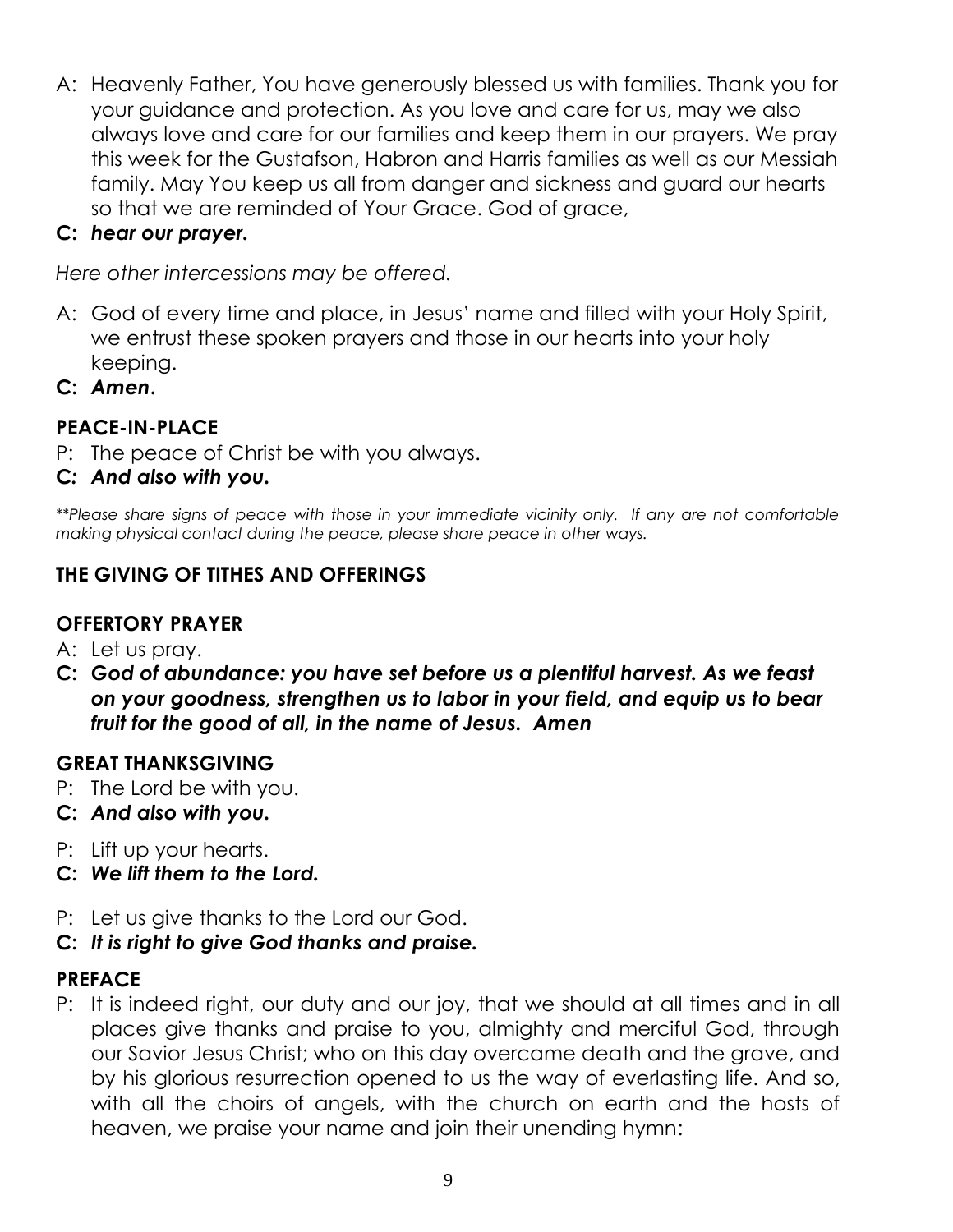**HOLY, HOLY, HOLY Holy, holy, holy Lord, Lord God of pow'r and might: Heav'n and earth are full of your glory. Hosanna in the highest. Blessed is he who comes in the name of the Lord. Hosanna in the highest.**

#### **\*THANKSGIVING AT THE TABLE**

- P: Holy God, mighty Lord, gracious Father: Endless is your mercy and eternal your reign. You have filled all creation with light and life; heaven and earth are full of your glory.
- P: We praise you for the grace shown to your people in every age: the promise to Israel, the rescue from Egypt, the gift of the promised land, the words of the prophets; and, at this end of all the ages, the gift of your Son, who proclaimed the good news in word and deed and was obedient to your will, even to giving his life.
- P: In the night in which he was betrayed, our Lord Jesus took bread, and gave thanks; broke it, and gave it to his disciples, saying: Take and eat; this is my body, given for you. Do this for the remembrance of me.
- P: Again, after supper, he took the cup, gave thanks, and gave it for all to drink, saying: This cup is the new covenant in my blood, shed for you and for all people for the forgiveness of sin. Do this for the remembrance of me.

For as often as we eat of this bread and drink from this cup, we proclaim the Lord's death until he comes.

#### **C:** *Christ has died. Christ has risen. Christ will come again.*

- P: Therefore, O God, with this bread and cup we remember the life our Lord offered for us. And, believing the witness of his resurrection, we await his coming in power to share with us the great and promised feast.
- **C:** *Amen. Come, Lord Jesus***.**
- P: Send now, we pray, your Holy Spirit, that we who share in Christ's body and blood may live to the praise of your glory and receive our inheritance with all your saints in light.
- **C:** *Amen. Come, Holy Spirit***.**
- P: Join our prayers with those of your servants of every time and every place, and unite them with the ceaseless petitions of our great high priest until he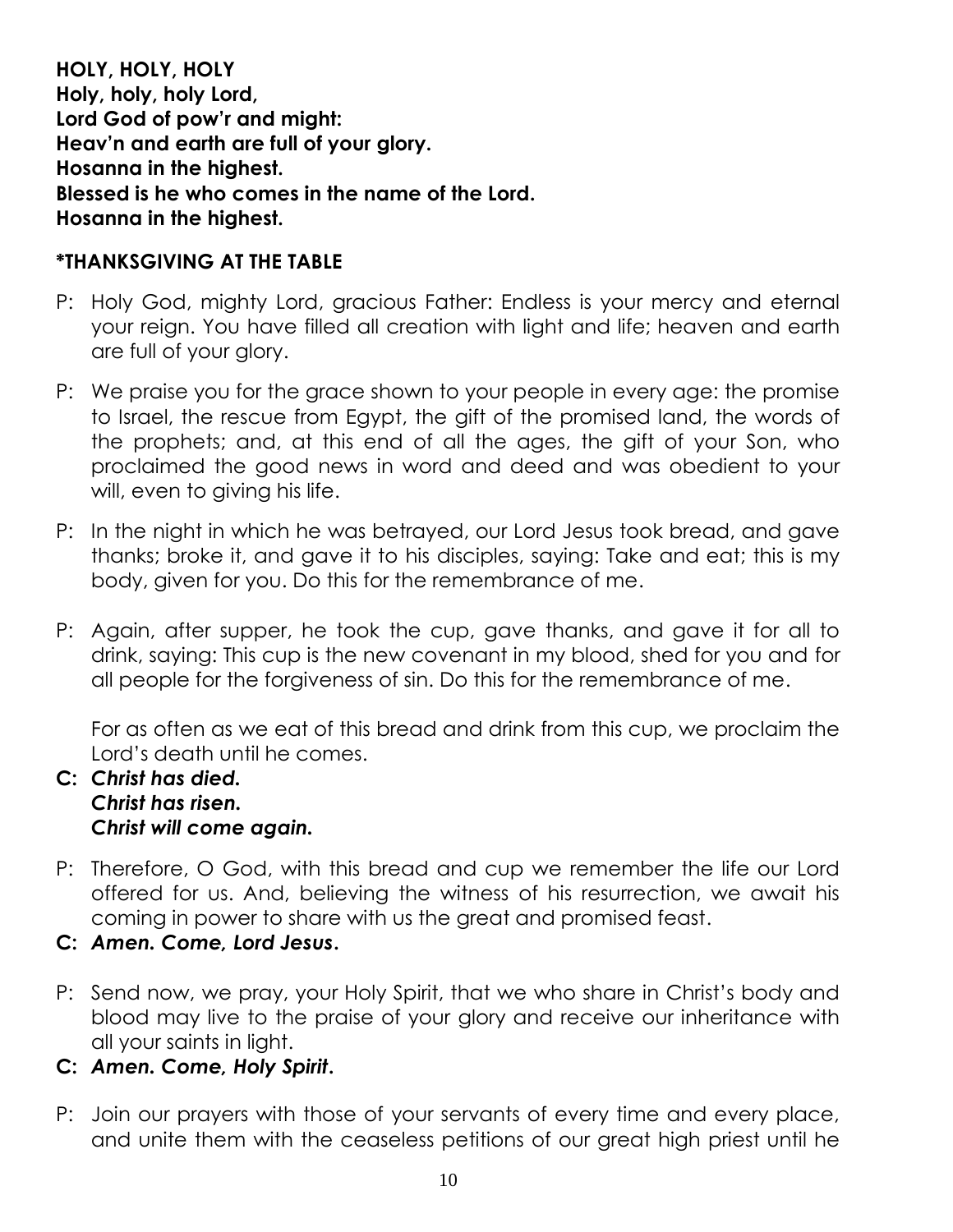comes as victorious Lord of all. Through him, with him, in him, in the unity of the Holy Spirit, all glory and honor is yours, almighty Father, now and forever.

**C:** *Amen***.**

#### **\*LORD'S PRAYER**

- P: Gathered into one by the Holy Spirit, let us pray as Jesus taught us.
- **C: Our Father, who art in heaven,**
	- **hallowed be thy name, thy kingdom come, thy will be done,**

**on earth as it is in heaven.**

**Give us this day our daily bread;**

**and forgive us our trespasses,**

**as we forgive those**

**who trespass against us;**

**and lead us not into temptation,**

**but deliver us from evil.**

**For thine is the kingdom, and the power, and the glory, forever and ever. Amen.**

#### **INVITATION TO COMMUNION**

- P: Come to the banquet, for all is now ready.
- **C:** *Thanks be to God.*

#### **COMMUNION**

#### **POST-COMMUNION BLESSING**

- P: May the body and blood of our Lord Jesus Christ that you have received strengthen you and keep you in his grace.
- **C:** *Amen*

#### **PRAYER AFTER COMMUNION**

A: Let us pray.

Life-giving God, through this meal you have bandaged our wounds and fed us with your mercy. Now send us forth to live for others, both friend and stranger, that all may come to know your love. This we pray in the name of Jesus.

**C:** *Amen*

#### **BLESSING**

- P: The God of peace, Father,  $\pm$  Son, and Holy Spirit, bless you, comfort you, and show you the path of life this day and always.
- **C:** *Amen*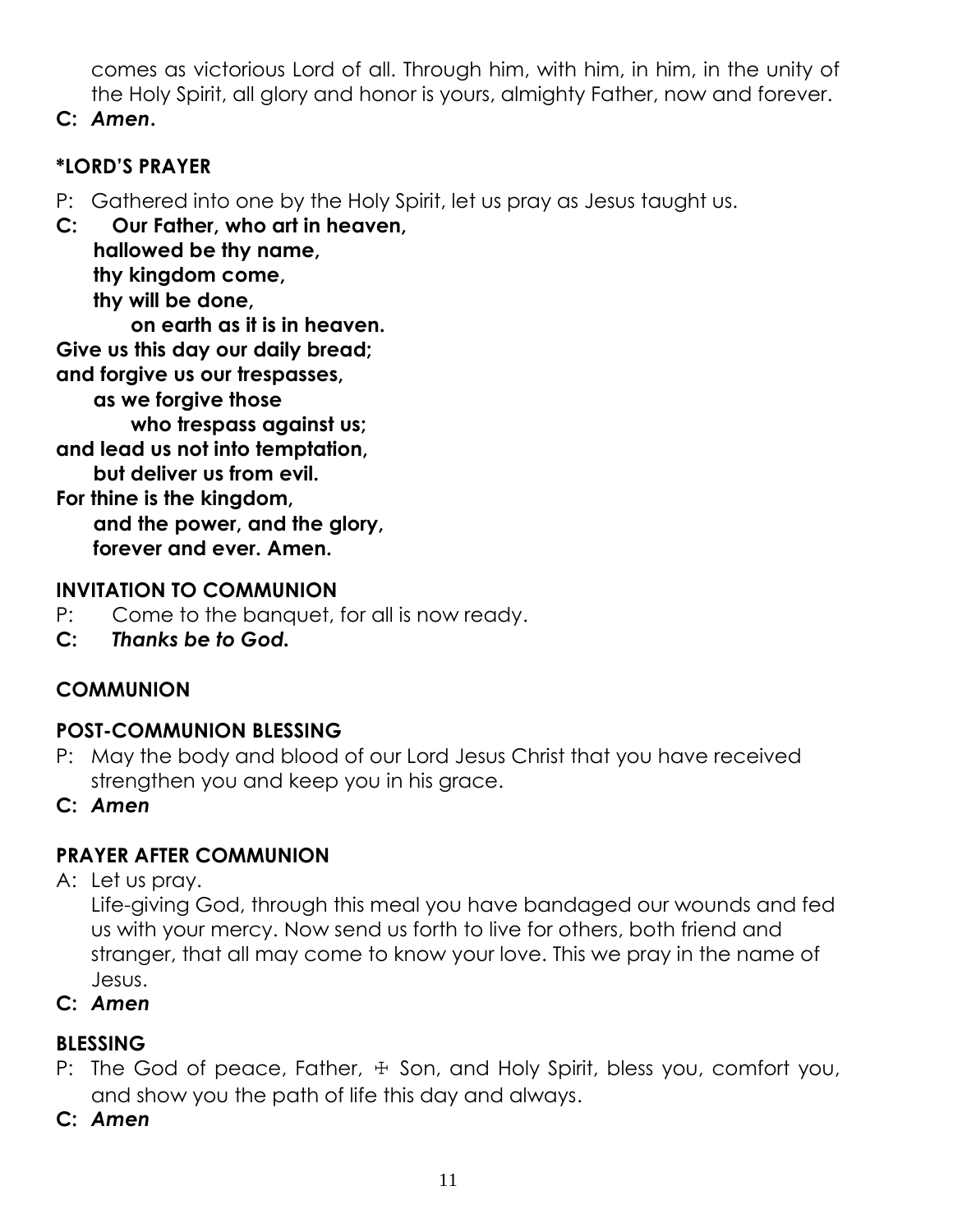#### **SENDING SONG** *I'm So Glad Jesus Lifted Me* **(ELW 860)**



Text: African American spiritual<br>Music: JESUS LIFTED ME, African American spiritual

#### **DISMISSAL**

- A: Go in peace. Love your neighbor.
- **C:** *Thanks be to God.*

**POSTLUDE** (Text used by permission of Augsburg Fortress license #11886-S)

\*\*\*\*\*\*\*\*\*\*\*\*\*\*\*\*\*\*\*\*\*\*\*\*\*\*\*\*\*\*\*\*\*\*\*\*\*\*\*\*\*\*\*\*\*\*\*\*\*\*\*\*\*\*\*\*\*\*\*\*\*\*\*\*\*\*\*\*\*\*\*\*\*\*\*\*\*\*\*\*\*\*\*\*\*\*\*\*\*\*\*

#### **WORSHIP ASSISTANTS – SUNDAY, June 19, 2022**

| Pianist:        | Debbie Walker                                                |
|-----------------|--------------------------------------------------------------|
| Lay Assistants: | (1st Lay Asst) Karen Morris (2nd Lay Asst.) Roberta McMillen |
| Lectors:        | Roberta McMillen                                             |
| Acolyte:        | Abby Schroeder                                               |
| Greeters:       | Jean Martin                                                  |
| <b>Ushers</b>   | Roger Schroeder & Bill Weaver                                |
| Altar Guild:    | <b>Becky Collie &amp; Linda Mahovtas</b>                     |
| Counters:       | <b>Becky Collie &amp; Leroy Deere</b>                        |
| Live Streamer:  | <b>Heather Williams</b>                                      |

\*\*\*\*\*\*\*\*\*\*\*\*\*\*\*\*\*\*\*\*\*\*\*\*\*\*\*\*\*\*\*\*\*\*\*\*\*\*\*\*\*\*\*\*\*\*\*\*\*\*\*\*\*\*\*\*\*\*\*\*\*\*\*\*\*\*\*\*\*\*\*\*\*\*\*\*\*\*\*\*\*\*\*\*\*\*\*\*\*\*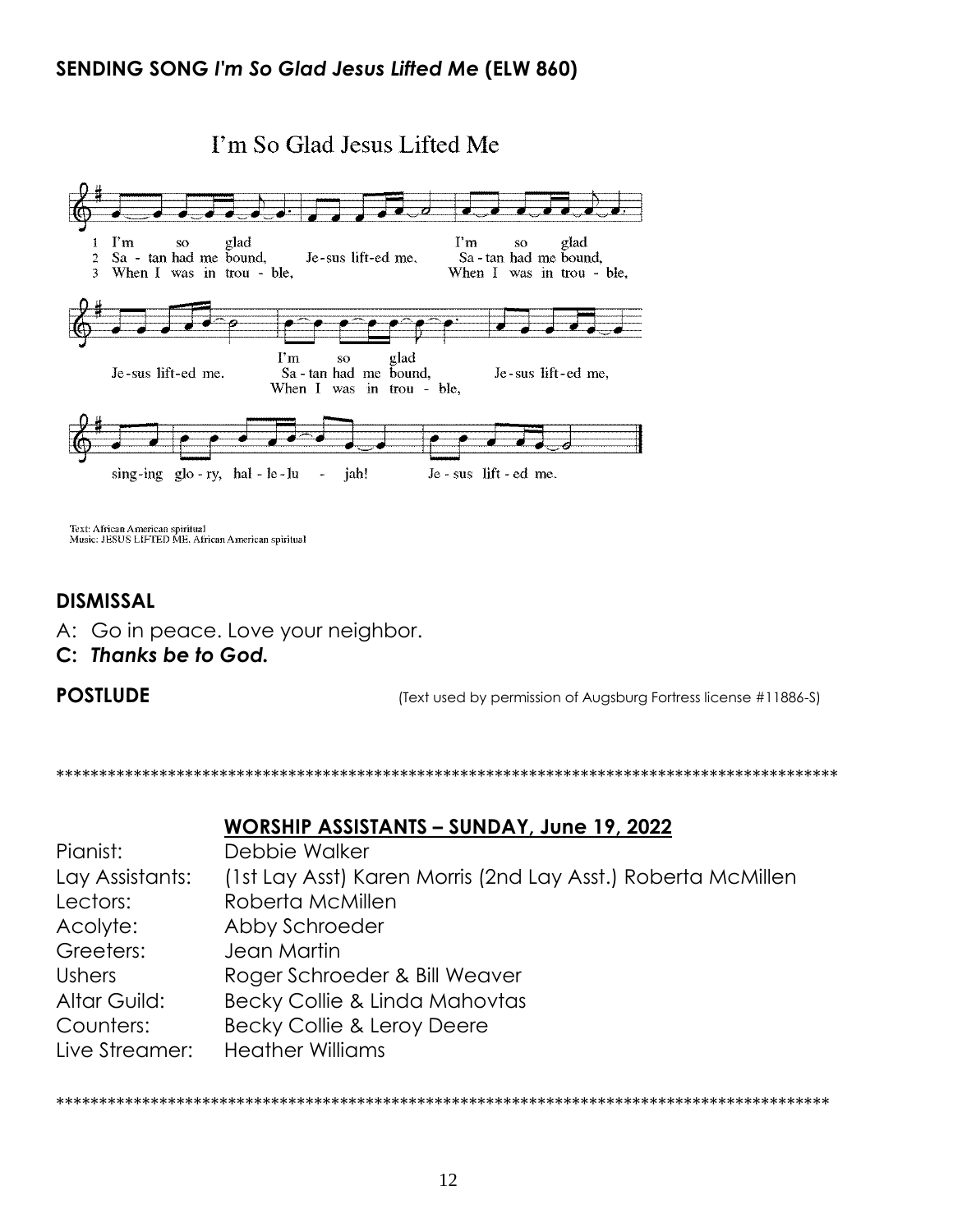| <b>OPPORTUNITIES FOR MESSIAH</b> |                                             |                      |  |
|----------------------------------|---------------------------------------------|----------------------|--|
| Jun 15-22                        | Pastor on Vacation                          |                      |  |
| <b>Jun 19</b>                    | <b>HAPPY FATHER'S DAY</b>                   |                      |  |
|                                  | <b>Christian Formation</b>                  | 9:15AM               |  |
|                                  | Worship Service (Messiah Lutheran)          | 10:45 AM             |  |
| June 20                          | FUNdraising for MCEF at Chicken Salad Chick | $10 AM - 8 PM$       |  |
| Jun 20-24                        | Hanover Parks and Recs Youth Camp           | $7:30$ AM $-5:30$ PM |  |
| <b>Jun 26</b>                    | <b>Christian Formation</b>                  | 9:15AM               |  |
|                                  | Worship Service (Messiah Lutheran)          | 10:45 AM             |  |
|                                  | Worship Team Meeting (after service)        | 11:30 AM             |  |

## **Announcements**

#### **PASTOR RYAN ON VACATION THIS WEEK**

Pastor Ryan will be out of the office most of this week, visiting family back in Wisconsin. Please extend a warm welcome to Pastor John Wertz, Assistant to the Bishop and Director for Evangelical Mission in the Virginia Synod, who will be leading worship today. To set up an appointment with Pastor Ryan when he gets back call or email at 507-360-7276 and/or [messiahmechpr@gmail.com.](mailto:messiahmechpr@gmail.com)

#### **WEEKLY FINANCIAL UPDATE**

Here is this week's information based on our 2022 budget.

- Contributions to the general fund averaged \$3,337.58 (up from \$3,147.69 through June 5, 2022).
- We are \$16,891.57 behind the year-to-date budget needs. (decreasing from \$22,927.57)
- Weekly budget need is \$4,072.

#### **LETTER JOCKEY REMINDER**

The Letter Jockey sign-up sheet is located in the narthex on the bulletin board. There are suggestions for the sign and letters in the tall cabinet in the fellowship hall. Please take a picture after you change the sign and send it to Donna Shaw at [dmshaw70@gmail.com.](mailto:dmshaw70@gmail.com) If you have any questions please call Linda Mahovtas 804.387.5674.

#### **FUNdraising FOR MCEF AT CHICKEN SALAD CHICK (6/20/22))**

- When: Third Monday of each month from 10 a.m.  $-8$  p.m.
- Where: Chicken Salad Chick (to the left of Publix)
- What: Applies to all orders (eat in, carry out, or drive thru) The menu is available at www.chickensaladchick.com.
- How: Mention MCEF when you place your order and 10% of your purchase will be donated to support MCEF's ministries right here in Mechanicsville.